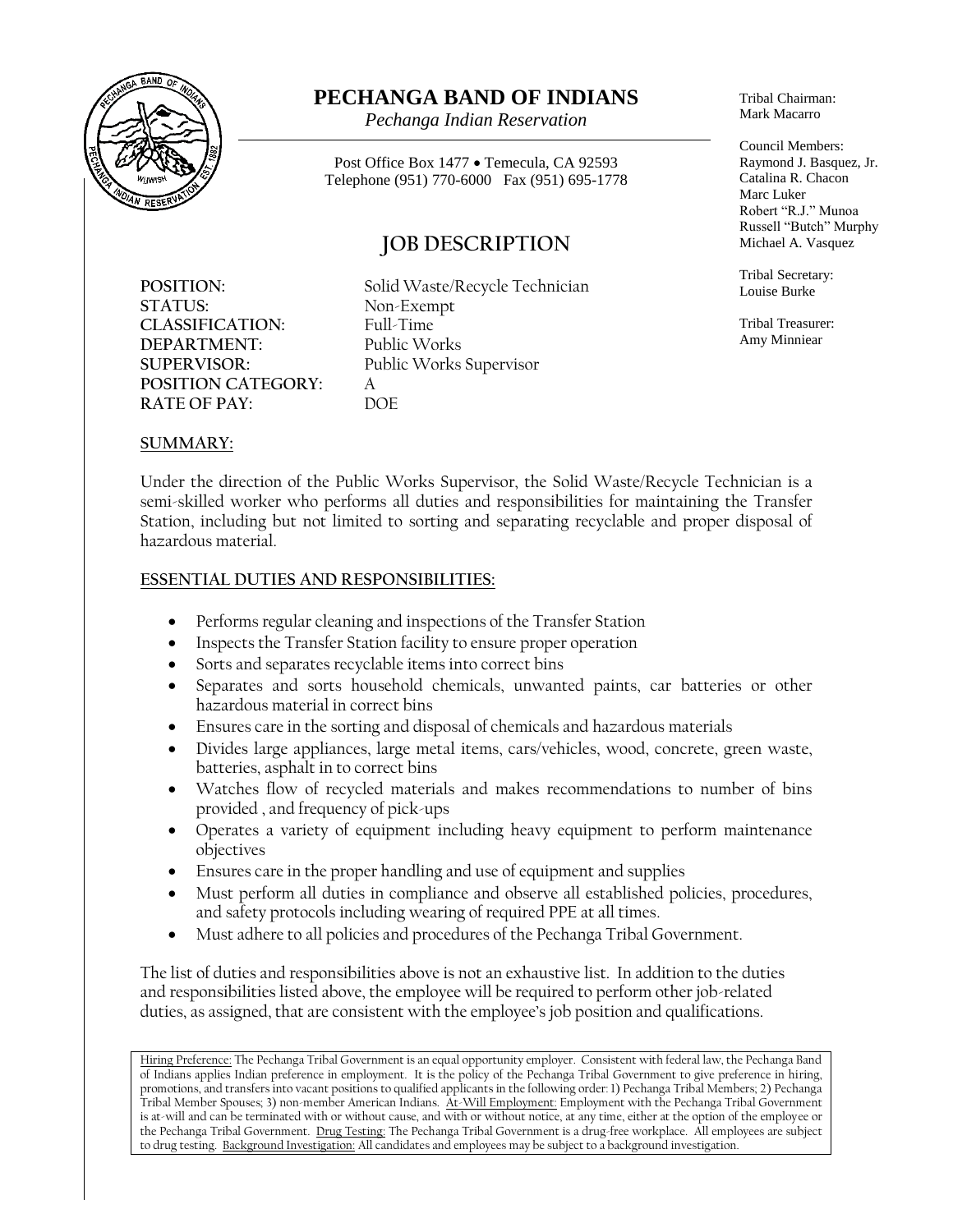#### **QUALIFICATIONS, EDUCATION AND EXPERIENCE:**

- High School Diploma or G.E.D. required
- 2 years or more experience in solid waste/recycling industry required
- HAZWHOPPER Certification preferred OR completion of the HAZWHOPPER training (40 hours) and certification within three (3) months of employment
- Skilled in the operation of fork lifts, pallet jacks, power lifts and other heavy equipment
- Valid California Driver's license
- Ability to lift up to 75 pounds
- This position must comply with the Pechanga Tribal Government's Drug-Free Workplace Policy. This includes: pre-employment testing, post-accident or injury, and random testing.
- Must successfully pass a pre-employment background investigation.

#### **KNOWLEDGE, SKILLS AND ABILITIES:**

- Knowledge of how to use forklifts and other heavy equipment
- Knowledge of handling of hazardous waste, materials, and chemicals
- Knowledge of materials and recycling
- Good organization and communication skills
- Ability to understand and follow safety procedures
- Ability to work independently
- Ability to operate full range of tools and equipment
- Ability to write routine reports
- Basic computer skills

#### **PHYSICAL DEMANDS:**

The physical demands described here are representative of those that must be met by an employee to successfully perform the essential functions of this job. The Pechanga Tribal Government may, upon request and in its sole discretion, grant an accommodation it deems reasonable and necessary to enable an employee with a disability to perform the essential functions of the job.

While performing the duties of this job, the employee is frequently required to sit, and talk or hear. They must be able to speak the English language, speak clearly so listeners can understand and understand the speech of another person. The employee is constantly required to use hands to finger, handle, feel or grasp objects; reach with hands and arms; bending, standing, kneeling, and reaching below and above shoulders. The employee must regularly perform heavy physical work, lifting, pushing, pulling, and/or moving up to 75 pounds.

Specific vision abilities required by this job include close vision, distance vision, peripheral vision, depth perception, and the ability to adjust focus. The employee is required to be able to see the differences between colors, shades and brightness and be able to see details that are less than a few feet away.

### **WORK ENVIRONMENT:**

Hiring Preference: The Pechanga Tribal Government is an equal opportunity employer. Consistent with federal law, the Pechanga Band of Indians applies Indian preference in employment. It is the policy of the Pechanga Tribal Government to give preference in hiring, promotions, and transfers into vacant positions to qualified applicants in the following order: 1) Pechanga Tribal Members; 2) Pechanga Tribal Member Spouses; 3) non-member American Indians. At-Will Employment: Employment with the Pechanga Tribal Government is at-will and can be terminated with or without cause, and with or without notice, at any time, either at the option of the employee or the Pechanga Tribal Government. Drug Testing: The Pechanga Tribal Government is a drug-free workplace. All employees are subject to drug testing. Background Investigation: All candidates and employees may be subject to a background investigation.